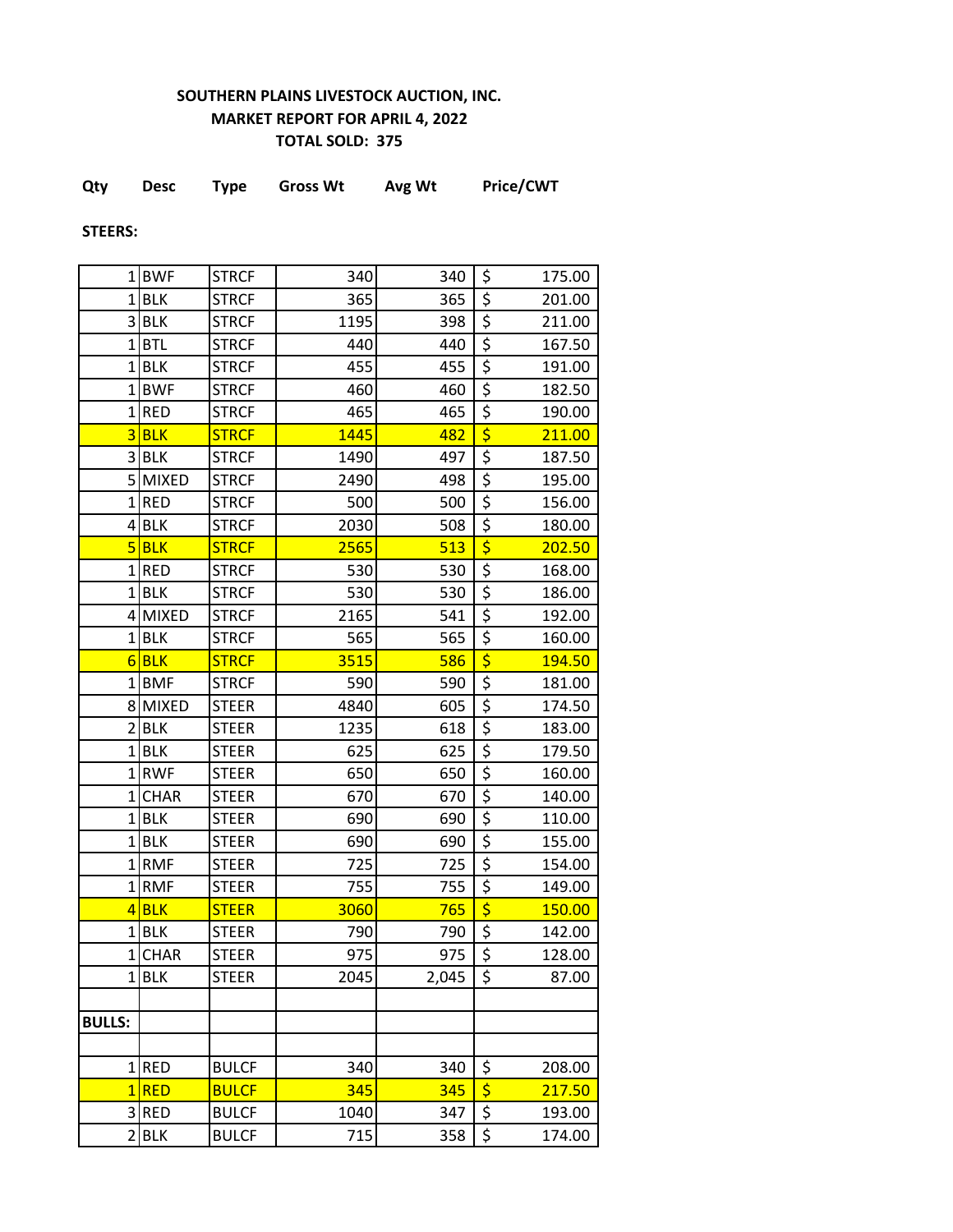|                     | $2$ WF                   | <b>BULCF</b>                 | 775         | 388        | \$                                    | 183.00           |
|---------------------|--------------------------|------------------------------|-------------|------------|---------------------------------------|------------------|
|                     | $4$ BLK                  | <b>BULCF</b>                 | 1600        | 400        | $\overline{\boldsymbol{\zeta}}$       | 205.00           |
| 1 <sup>1</sup>      | <b>BLK</b>               | <b>BULCF</b>                 | 410         | 410        | \$                                    | 170.00           |
| 1 <sup>1</sup>      | <b>BWF</b>               | <b>BULCF</b>                 | 420         | 420        | \$                                    | 193.00           |
| 1 <sup>1</sup>      | <b>BLK</b>               | <b>BULCF</b>                 | 425         | 425        | $\overline{\xi}$                      | 186.00           |
| 1 <sup>1</sup>      | WF                       | <b>BULCF</b>                 | 435         | 435        | \$                                    | 182.00           |
| $1\vert$            | <b>BLK</b>               | <b>BULCF</b>                 | 435         | 435        | $\overline{\xi}$                      | 183.00           |
| 1 <sup>1</sup>      | <b>BLK</b>               | <b>BULCF</b>                 | 450         | 450        | \$                                    | 188.00           |
| 1 <sup>1</sup>      | SPOT                     | <b>BULCF</b>                 | 460         | 460        | \$                                    | 87.50            |
| $\overline{2}$      | <b>RED</b>               | <b>BULCF</b>                 | 935         | 468        | $\overline{\xi}$                      | 176.00           |
| $\overline{2}$      | <b>BLK</b>               | <b>BULCF</b>                 | 945         | 473        | \$                                    | 186.00           |
| $1\vert$            | <b>RMF</b>               | <b>BULCF</b>                 | 530         | 530        | \$                                    | 183.00           |
| $\overline{2}$      | <b>BWF</b>               | <b>BULCF</b>                 | 1175        | 588        | $\overline{\xi}$                      | 161.00           |
| 1 <sup>1</sup>      | <b>BLK</b>               | <b>BULL</b>                  | 625         | 625        | \$                                    | 141.00           |
| 1                   | <b>BLK</b>               | <b>BULL</b>                  | 650         | 650        | \$                                    | 157.00           |
| $\overline{3}$      | <b>BLK</b>               | <b>BULL</b>                  | 2015        | 672        | \$                                    | 97.50            |
| 1 <sup>1</sup>      | <b>BLK</b>               | <b>BULL</b>                  | 685         | 685        | $\overline{\xi}$                      | 154.00           |
| $1\vert$            | <b>BLK</b>               | <b>BULL</b>                  | 695         | 695        | \$                                    | 149.00           |
| 5 <sup>1</sup>      | <b>BLK</b>               | <b>BULL</b>                  | 3495        | 699        | $\overline{\xi}$                      | 150.50           |
| 1                   | <b>BMF</b>               | <b>BULL</b>                  | 725         | 725        | \$                                    | 145.00           |
| 1 <sup>1</sup>      | <b>BROWN</b>             | <b>BULL</b>                  | 745         | 745        | \$                                    | 90.00            |
| 1 <sup>1</sup>      | <b>BLK</b>               | <b>BULL</b>                  | 800         | 800        | \$                                    | 126.00           |
| 1 <sup>1</sup>      | <b>BLK</b>               | <b>BULL</b>                  | 900         | 900        | \$                                    | 120.00           |
|                     |                          |                              |             |            |                                       |                  |
| <b>HEIFERS:</b>     |                          |                              |             |            |                                       |                  |
|                     |                          |                              |             |            |                                       |                  |
| $\overline{3}$      | <b>BLK</b>               | <b>HFRCF</b>                 | 925         | 308        | \$                                    | 195.00           |
| $\overline{4}$      | WF                       | <b>HFRCF</b>                 | 1355        | 339        | \$                                    | 180.00           |
| $\overline{2}$      | <b>BLK</b>               | <b>HFRCF</b>                 | 740         | 370        | $\overline{\xi}$                      | 165.00           |
| 1 <sup>1</sup>      | <b>BLK</b>               | <b>HFRCF</b>                 | 370         | 370        | \$                                    | 180.00           |
| $1\vert$            | <b>CHAR</b>              | <b>HFRCF</b>                 | 375         | 375        | $\overline{\xi}$                      | 200.00           |
|                     | 9MIXED                   | <b>HFRCF</b>                 | 3665        | 407        | \$                                    | 205.00           |
|                     | $2$ $BLK$                | <b>HFRCF</b>                 | 845         | 423        | \$                                    | 182.50           |
| 11                  | <b>BLK</b>               | <b>HFRCF</b>                 | 425         | 425        | \$                                    | 125.00           |
| 21                  | <b>MIXED</b>             | <b>HFRCF</b>                 | 885         | 443        | \$                                    | 176.00           |
| 3                   | <b>BLK</b>               | <b>HFRCF</b>                 | 1360        | 453        | \$                                    | 155.00           |
| 11                  | <b>ROAN</b>              | <b>HFRCF</b>                 | 460         | 460        | \$<br>$\overline{\boldsymbol{\zeta}}$ | 148.00           |
|                     | 6 MIXED                  | <b>HFRCF</b>                 | 2810        | 468        |                                       | 177.00           |
| $1\vert$            | <b>BROWN</b>             | <b>HFRCF</b>                 | 480         | 480        | \$<br>\$                              | 125.00           |
| 1 <sup>1</sup>      | 3 SPOT<br><b>RED</b>     | <b>HFRCF</b>                 | 1465<br>495 | 488        | \$                                    | 100.00           |
| 11                  | <b>BLK</b>               | <b>HFRCF</b>                 |             | 495        | \$                                    | 164.00           |
| $1\vert$            | <b>CHAR</b>              | <b>HFRCF</b><br><b>HFRCF</b> | 505<br>510  | 505<br>510 | $\overline{\xi}$                      | 173.00<br>100.00 |
| $\overline{2}$      | <b>BLK</b>               | <b>HFRCF</b>                 |             | 520        | \$                                    | 157.00           |
| 11                  | <b>BLK</b>               | <b>HFRCF</b>                 | 1040<br>535 | 535        | \$                                    | 5.00             |
|                     |                          |                              |             |            |                                       |                  |
|                     |                          |                              |             |            |                                       |                  |
| 2<br>1 <sup>1</sup> | <b>BLK</b><br><b>BLK</b> | <b>HFRCF</b><br><b>HFRCF</b> | 1085<br>560 | 543<br>560 | \$<br>\$                              | 163.00<br>152.00 |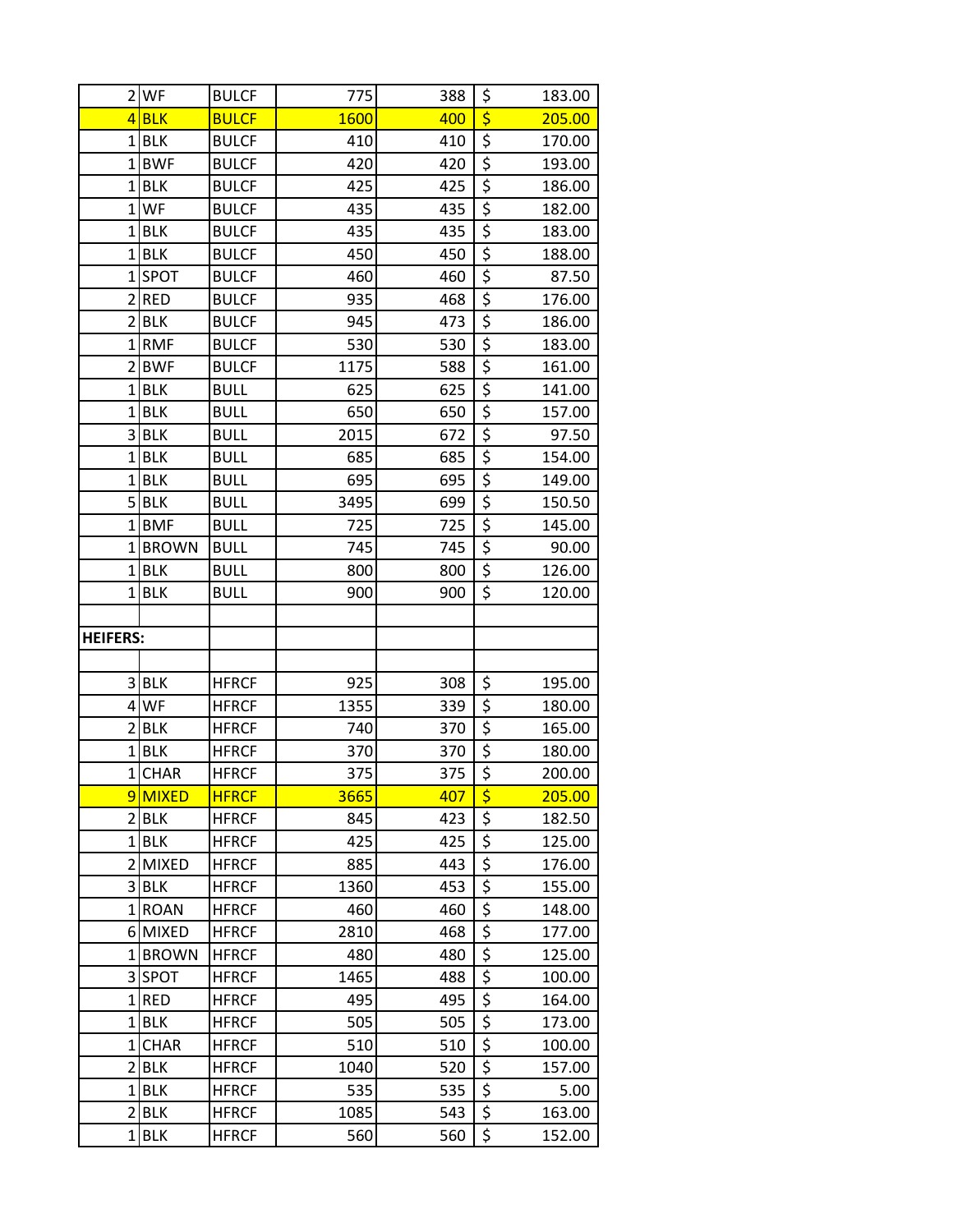| 3              | <b>BLK</b>       | <b>HFRCF</b> | 1690         | 563            | \$                              | 165.00         |
|----------------|------------------|--------------|--------------|----------------|---------------------------------|----------------|
|                | $1$ BLK          | <b>HFRCF</b> | 570          | 570            | \$                              | 130.00         |
|                | 1CHAR            | <b>HFRCF</b> | 575          | 575            | \$                              | 149.00         |
|                | $2$ $BLK$        | <b>HFRCF</b> | 1160         | 580            | \$                              | 127.00         |
| 1 <sup>1</sup> | <b>BLK</b>       | <b>HFRCF</b> | 580          | 580            | \$                              | 91.00          |
| 21             | <b>BLK</b>       | <b>HFRCF</b> | 1165         | 583            | \$                              | 160.00         |
|                | $1$ BLK          | <b>HFR</b>   | 610          | 610            | \$                              | 147.00         |
| $\overline{2}$ | <b>BLK</b>       | <b>HFR</b>   | 1225         | 613            | $\overline{\boldsymbol{\zeta}}$ | 146.00         |
|                | $2$ $BLK$        | <b>HFR</b>   | 1225         | 613            | \$                              | 130.00         |
|                | $1$ RED          | <b>HFR</b>   | 615          | 615            | \$                              | 80.00          |
|                | $2$ $BLK$        | <b>HFR</b>   | 1250         | 625            | \$                              | 138.00         |
| $1\vert$       | <b>BLK</b>       | <b>HFR</b>   | 635          | 635            | \$                              | 105.00         |
| $1\vert$       | <b>BLK</b>       | HFR          | 645          | 645            | \$                              | 142.00         |
|                | $1$ BLK          | <b>HFR</b>   | 655          | 655            | \$                              | 133.00         |
| $1\vert$       | <b>BLK</b>       | <b>HFR</b>   | 660          | 660            | \$                              | 138.00         |
|                | $1$ BLK          | <b>HFR</b>   | 670          | 670            | \$                              | 140.00         |
| $\overline{2}$ | <b>BLK</b>       | <b>HFR</b>   | 1380         | 690            | \$                              | 138.00         |
| 3              | <b>BLK</b>       | <b>HFR</b>   | 2090         | 697            | \$                              | 138.00         |
|                | $2$ $BLK$        | <b>HFR</b>   | 1455         | 728            | \$                              | 135.50         |
| 1              | <b>BLK</b>       | <b>HFR</b>   | 735          | 735            | \$                              | 125.00         |
| $\overline{2}$ | <b>RED</b>       | <b>HFR</b>   | 1480         | 740            | \$                              | 125.00         |
| $\mathbf{1}$   | <b>BLK</b>       | <b>HFR</b>   | 765          | 765            | \$                              | 107.00         |
|                | 69 MIXED         | <b>HFR</b>   | 53065        | 769            | \$                              | 140.85         |
|                | 2 MIXED          | <b>HFR</b>   | 1550         | 775            | $\overline{\boldsymbol{\zeta}}$ | 128.00         |
|                |                  |              |              |                |                                 |                |
| 21             | <b>BLK</b>       | HFR          | 1635         | 818            | \$                              | 139.50         |
|                |                  |              |              |                |                                 |                |
| COWS:          |                  |              |              |                |                                 |                |
|                |                  |              |              |                |                                 |                |
|                | $1$ BLK          | COW          | 580          | 580            | \$                              | 70.00          |
|                | 1SPOT            | COW          | 590          | 590            | \$                              | 80.00          |
|                | 1SPOT            | COW          | 738          | 738            | \$                              | 61.00          |
|                | 1SPOT            | COW          | 738          | 738            | \$                              | 61.00          |
|                | 1SPOT            | COW          | 780          | 780            | \$                              | 75.00          |
|                | $1$ BLK          | COW          | 785          | 785            | \$                              | 16.00          |
|                | 1 CHAR           | COW          | 795          | 795            | \$                              | 97.00          |
|                | $1$ BLK          | COW          | 800          | 800            | \$                              | 60.00          |
|                | 1SPOT            | COW          | 840          | 840            | \$                              | 31.00          |
|                | 1BMF             | COW          | 850          | 850            | $\overline{\boldsymbol{\zeta}}$ | 56.00          |
|                | 1RMF             | COW          | 865          | 865            | \$                              | 61.00          |
|                | $1$ BLK          | COW          | 900          | 900            | \$                              | 25.00          |
|                | $1$ BLK          | COW          | 915          | 915            | \$                              | 57.00          |
|                | $1$ BLK          | COW          | 935          | 935            | \$                              | 51.00          |
| $1\vert$       | <b>SPOT</b>      | COW          | 965          | 965            | \$                              | 51.00          |
|                | $1$ BLK          | COW          | 970          | 970            | \$                              | 67.00          |
|                | $1$ BLK          | COW          | 970          | 970            | $\overline{\boldsymbol{\zeta}}$ | 50.00          |
|                | $1$ BLK<br>1SPOT | COW<br>COW   | 1005<br>1010 | 1,005<br>1,010 | \$<br>\$                        | 64.00<br>45.00 |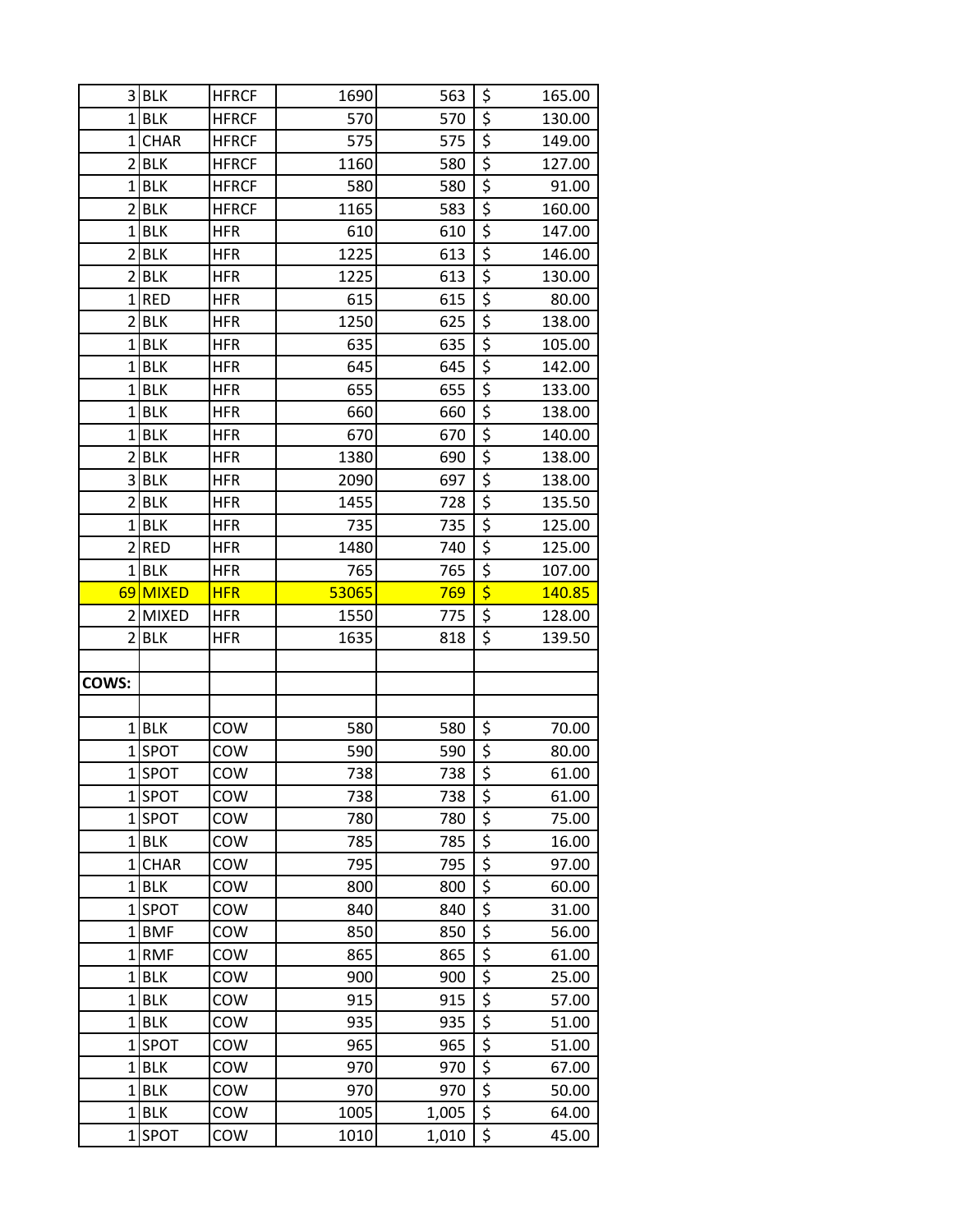| 11             | <b>SPOT</b>     | COW        | 1015         | 1,015          | \$                       | 70.00          |
|----------------|-----------------|------------|--------------|----------------|--------------------------|----------------|
|                | $1$ BLK         | COW        | 1030         | 1,030          | \$                       | 1.00           |
| 1 <sub>1</sub> | <b>BLK</b>      | COW        | 1035         | 1,035          | \$                       | 63.00          |
| $1\vert$       | <b>BTL</b>      | COW        | 1035         | 1,035          | \$                       | 69.00          |
| $\mathbf{1}$   | SPOT            | COW        | 1040         | 1,040          | $\overline{\xi}$         | 55.00          |
|                | $1$ BLK         | COW        | 1070         | 1,070          | \$                       | 60.00          |
|                | 1RWF            | COW        | 1090         | 1,090          | $\overline{\xi}$         | 56.00          |
| $1\vert$       | <b>BLK</b>      | COW        | 1110         | 1,110          | $\overline{\xi}$         | 79.00          |
| 1 <sup>1</sup> | <b>RED</b>      | COW        | 1110         | 1,110          | \$                       | 80.00          |
| $1\vert$       | <b>BLK</b>      | COW        | 1130         | 1,130          | \$                       | 50.00          |
|                | $1$ BLK         | COW        | 1140         | 1,140          | \$                       | 70.00          |
|                | $1$ BLK         | COW        | 1145         | 1,145          | $\overline{\xi}$         | 78.00          |
|                | 1RMF            | COW        | 1170         | 1,170          | $\overline{\xi}$         | 81.00          |
|                | $1$ <b>BMF</b>  | COW        | 1170         | 1,170          | $\overline{\xi}$         | 72.00          |
| $1\vert$       | <b>BLK</b>      | COW        | 1175         | 1,175          | \$                       | 80.00          |
|                | $1$ BLK         | COW        | 1180         | 1,180          | \$                       | 50.00          |
|                | $1$ BLK         | COW        | 1210         | 1,210          | \$                       | 76.00          |
|                | $1$ <b>BWF</b>  | COW        | 1215         | 1,215          | $\overline{\mathcal{L}}$ | 83.00          |
| $1\vert$       | <b>RED</b>      | COW        | 1225         | 1,225          | \$                       | 86.00          |
| 11             | <b>BLK</b>      | COW        | 1225         | 1,225          | \$                       | 76.00          |
|                | $1$ BLK         | COW        | 1235         | 1,235          | \$                       | 82.00          |
|                | $1$ BLK         | COW        | 1240         | 1,240          | \$                       | 67.00          |
| $1\vert$       | <b>CHAR</b>     | COW        | 1280         | 1,280          | \$                       | 71.00          |
|                | $1$ <b>BMF</b>  | COW        | 1305         | 1,305          | $\overline{\xi}$         | 79.00          |
|                | $1$ BLK         | COW        | 1315         | 1,315          | \$                       | 79.00          |
|                | 1BWF            | COW        | 1315         | 1,315          | $\overline{\mathcal{L}}$ | 83.00          |
| $1\vert$       | <b>BLK</b>      | COW        | 1335         | 1,335          | \$                       | 83.00          |
| 1 <sup>1</sup> | <b>RWF</b>      | COW        | 1370         | 1,370          | \$                       | 81.00          |
| $1\vert$       | <b>BLK</b>      | COW        | 1377         | 1,377          | \$                       | 81.00          |
|                | 1BWF            | COW        | 1377         | 1,377          | \$                       | 81.00          |
|                | $1$ BLK         | COW        | 1377         | 1,377          | \$                       | 81.00          |
|                | 1BWF            | COW        | 1380         | 1,380          | \$                       | 79.00          |
|                | $1$ BLK         | COW        | 1385         | 1,385          | \$                       | 78.00          |
|                | 1BMF            | COW        | 1395         | 1,395          | \$                       | 74.00          |
|                | 1BWF<br>$1$ BLK | COW        | 1418         | 1,418          | \$<br>\$                 | 81.00          |
|                | $1$ BLK         | COW<br>COW | 1418<br>1418 | 1,418<br>1,418 | \$                       | 81.00<br>81.00 |
|                | $1$ BLK         | COW        | 1418         | 1,418          | \$                       | 81.00          |
| 11             | <b>BLK</b>      | COW        | 1420         | 1,420          | \$                       | 78.00          |
|                | $1$ BLK         | COW        | 1420         | 1,420          | \$                       | 83.00          |
| $1\vert$       | <b>RED</b>      | COW        | 1420         | 1,420          | \$                       | 83.00          |
|                | 1RED            | COW        | 1420         | 1,420          | \$                       | 83.00          |
|                | $1$ BLK         | COW        | 1425         | 1,425          | \$                       | 79.00          |
|                | 1BWF            | COW        | 1425         | 1,425          | \$                       | 75.00          |
| 1 <sup>1</sup> | <b>BLK</b>      | COW        | 1460         | 1,460          | \$                       | 83.00          |
| 11             | <b>BLK</b>      | COW        | 1490         | 1,490          | \$                       | 88.00          |
| $1\vert$       | <b>BLK</b>      | COW        | 1490         | 1,490          | \$                       | 81.00          |
|                |                 |            |              |                |                          |                |